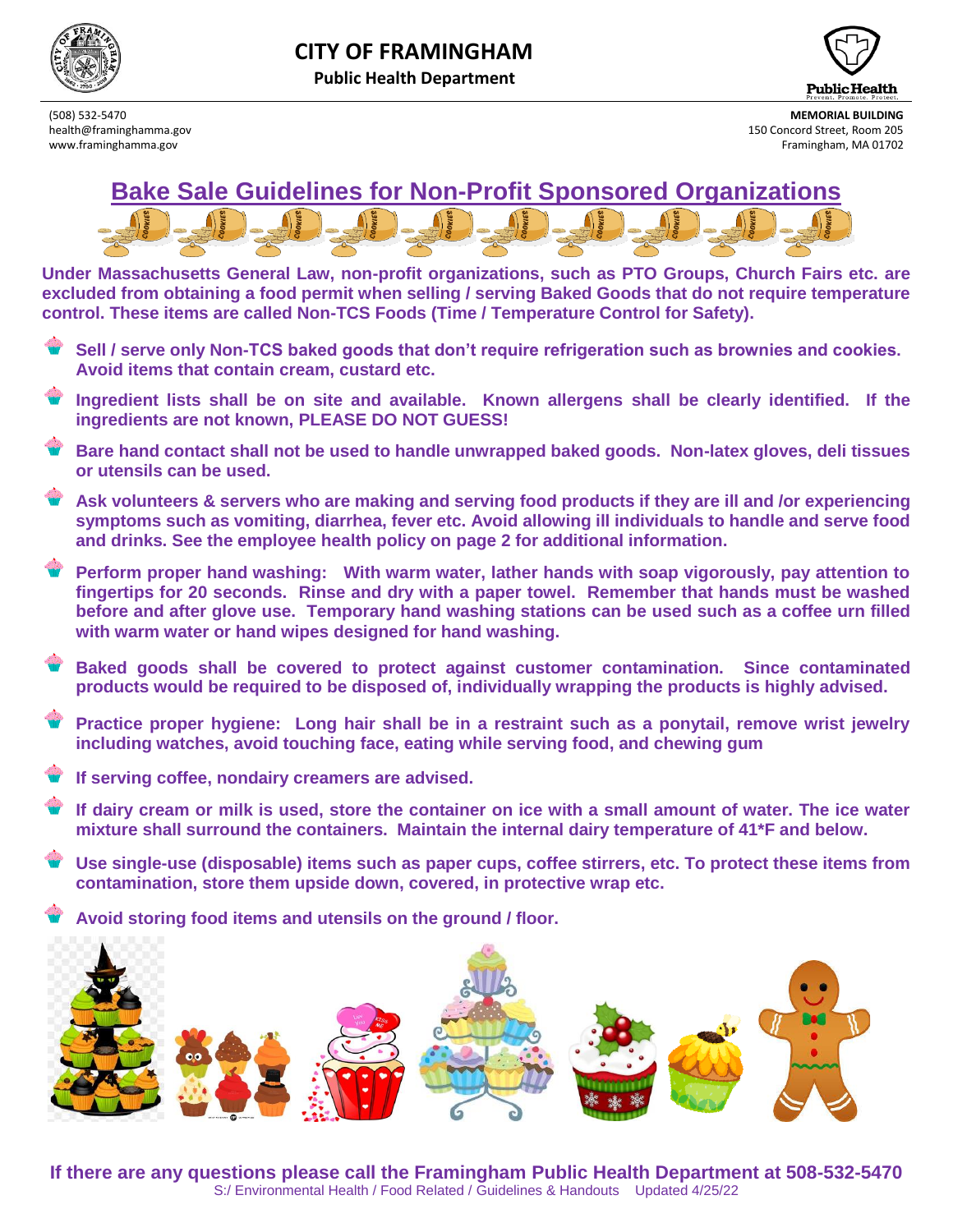# **Food Employee Reporting Agreement Preventing Transmission of Diseases through Food by Infected Food Employees**

Name of Establishment:

Address: Framingham, MA 0170

**The purpose of this agreement is to ensure that Food Employees and Applicants who have received a conditional offer of employment notify the Person in Charge when they experience any of the conditions listed so that the Person in Charge can take appropriate steps to preclude the transmission of foodborne illness.**

#### **I AGREE TO REPORT TO THE PERSON IN CHARGE:**

#### **A. SYMPTOMS OF:**

- 1. Diarrhea
- 2. Vomiting
- 3. Jaundice
- 4. Sore throat with fever
- **5.** Lesions containing pus on the hand, wrist, or an exposed body part (*such as boils and infected wounds, however small)*

### **B. MEDICAL DIAGNOSIS OF BEING ILL WITH:**

Norovirus, shiga toxin-producing *E. Coli*, S. typhi (typhoid fever), *Shigella* spp., non-typhoidal *Salmonella*, and Hepatitis A, as well as other diseases that may be transmitted through food per 105 CMR 300.000. Contact the Food Protection Program at 617-983-6712 or The Epidemiology Program at 617-983-6800 for additional information.

### **C. PAST MEDICAL DIAGNOSIS OF DISEASES LISTED ABOVE:**

Have you ever been diagnosed as being ill with one of the diseases listed above?  $\Box$  Yes  $\Box$  No

If yes, what was the date of the diagnosis? \_\_\_\_\_\_\_\_\_\_\_\_\_\_\_\_\_\_

### **D. HIGH-RISK CONDITIONS**

- Exposure to or suspicion of causing any confirmed outbreak of the diseases listed under Part B above.
- A household member has been diagnosed with diseases listed in Part B above.
- A household member attending or working in a setting experiencing a confirmed outbreak of one of the diseases listed in part B above.

I have read (or had explained to me) and understand the requirements concerning my responsibilities under 105 CMR 590 & 2013 Food Code and this agreement to comply with the reporting requirements specified above involving symptoms, diagnoses, and high-risk conditions specified. I also understand that should I experience one of the above symptoms or high-risk conditions, or should I be diagnosed with one of the above illnesses, I may be asked to change my job or to stop working altogether until such symptoms or illnesses have resolved.

I understand that failure to comply with the terms of this agreement could lead to action by the food establishment or the food regulatory authority that may jeopardize my employment and may involve legal action against me.

| Name of Food Employee or Conditional Food Employee: | Date: |  |
|-----------------------------------------------------|-------|--|
|                                                     |       |  |

Signature of Food Employee:

Signature of Permit Holder or Representative: Date: Date: Date: Date: Date: Date: Date: Date: Date: Date: Date: Date: Date: Date: Date: Date: Date: Date: Date: Date: Date: Date: Date: Date: Date: Date: Date: Date: Date: Da